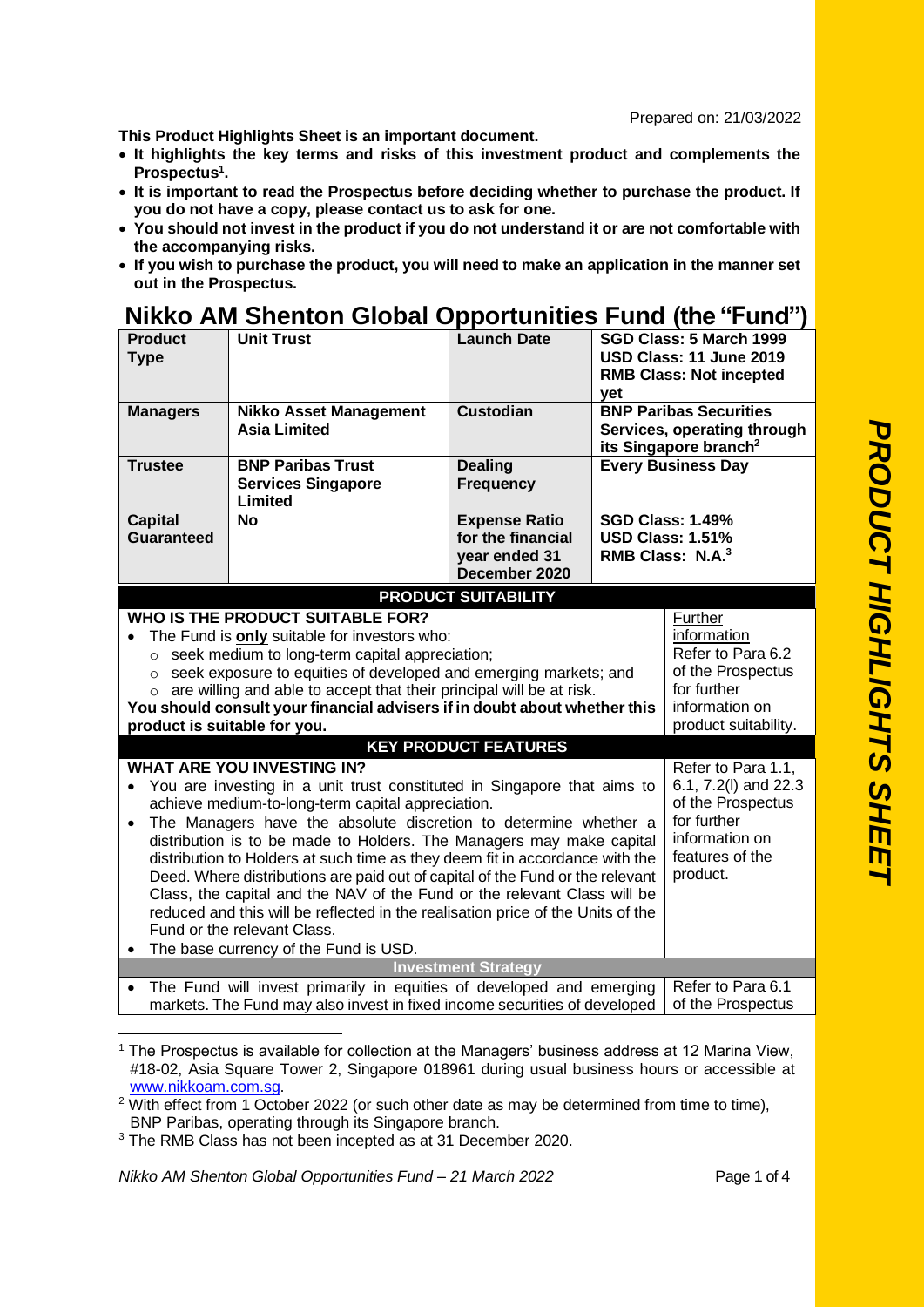|           | countries or debt instruments with at least an "A" rating, and derivatives<br>which will be used primarily for hedging.<br>There is no target industry / sector.<br>The Managers believe that active investment management can add value<br>to investors. They seek to add value by selectively over/under weighting<br>benchmark components to achieve relative out-performance and carefully<br>blending the mix with a selection of non-benchmark components to deliver<br>absolute out-performance. | for further<br>information on the<br>investment<br>strategy of the<br>Fund. |
|-----------|---------------------------------------------------------------------------------------------------------------------------------------------------------------------------------------------------------------------------------------------------------------------------------------------------------------------------------------------------------------------------------------------------------------------------------------------------------------------------------------------------------|-----------------------------------------------------------------------------|
|           | <b>Parties Involved</b>                                                                                                                                                                                                                                                                                                                                                                                                                                                                                 |                                                                             |
|           | <b>WHO ARE YOU INVESTING WITH?</b>                                                                                                                                                                                                                                                                                                                                                                                                                                                                      | Refer to Para 2 to                                                          |
|           | The Managers are Nikko Asset Management Asia Limited.                                                                                                                                                                                                                                                                                                                                                                                                                                                   | 4 of the Prospectus                                                         |
|           | The Trustee is BNP Paribas Trust Services Singapore Limited.                                                                                                                                                                                                                                                                                                                                                                                                                                            | for further                                                                 |
| $\bullet$ | The Custodian is BNP Paribas Securities Services, operating through                                                                                                                                                                                                                                                                                                                                                                                                                                     | information on the                                                          |
|           | its Singapore branch (with effect from 1 October 2022 (or such other                                                                                                                                                                                                                                                                                                                                                                                                                                    | role and                                                                    |
|           | date as may be determined from time to time), BNP Paribas, operating                                                                                                                                                                                                                                                                                                                                                                                                                                    | responsibilities of                                                         |
|           | through its Singapore branch).                                                                                                                                                                                                                                                                                                                                                                                                                                                                          | these entities and                                                          |
| $\bullet$ | The Sub-Managers are Nikko Asset Management Europe Ltd. The Sub-                                                                                                                                                                                                                                                                                                                                                                                                                                        | what happens if                                                             |
|           | Managers have further appointed Nikko Asset Management Americas Inc                                                                                                                                                                                                                                                                                                                                                                                                                                     | they become<br>insolvent.                                                   |
|           | to carry out global equities trading for the Fund during business                                                                                                                                                                                                                                                                                                                                                                                                                                       |                                                                             |
|           | contingencies.                                                                                                                                                                                                                                                                                                                                                                                                                                                                                          |                                                                             |
|           | <b>KEY RISKS</b><br>WHAT ARE THE KEY RISKS OF THIS INVESTMENT?                                                                                                                                                                                                                                                                                                                                                                                                                                          | Refer to Para 7 of                                                          |
|           | You should be aware that the price of Units can go down as well as up.                                                                                                                                                                                                                                                                                                                                                                                                                                  | the Prospectus for                                                          |
|           | The value of the product and its dividends or coupons may rise or fall.                                                                                                                                                                                                                                                                                                                                                                                                                                 | further information                                                         |
|           | The following are key risk factors that may cause you to lose some or all                                                                                                                                                                                                                                                                                                                                                                                                                               | on risks of the                                                             |
|           | of your investment:                                                                                                                                                                                                                                                                                                                                                                                                                                                                                     | product.                                                                    |
|           | <b>Market and Credit Risks</b>                                                                                                                                                                                                                                                                                                                                                                                                                                                                          |                                                                             |
| $\bullet$ | You are exposed to market risk in the global markets. The price of                                                                                                                                                                                                                                                                                                                                                                                                                                      |                                                                             |
|           | securities comprised in the portfolio of the Fund and the Units, and the                                                                                                                                                                                                                                                                                                                                                                                                                                |                                                                             |
|           | income from them, may be influenced by political and economic conditions,                                                                                                                                                                                                                                                                                                                                                                                                                               |                                                                             |
|           | changes in interest rates, the earnings of the corporations whose securities                                                                                                                                                                                                                                                                                                                                                                                                                            |                                                                             |
|           | are comprised in the portfolio, and the market's perception of the securities.                                                                                                                                                                                                                                                                                                                                                                                                                          |                                                                             |
| $\bullet$ | You are exposed to currency risk. As investments of the Fund may be                                                                                                                                                                                                                                                                                                                                                                                                                                     |                                                                             |
|           | denominated in foreign currencies other than the base currency of the                                                                                                                                                                                                                                                                                                                                                                                                                                   |                                                                             |
|           | Fund or the Class Currency of the relevant Class within the Fund,                                                                                                                                                                                                                                                                                                                                                                                                                                       |                                                                             |
|           | fluctuations in the exchange rates of these foreign currencies may have an                                                                                                                                                                                                                                                                                                                                                                                                                              |                                                                             |
|           | impact on the value of the Units of the Fund.<br><b>Liquidity Risks</b>                                                                                                                                                                                                                                                                                                                                                                                                                                 |                                                                             |
|           |                                                                                                                                                                                                                                                                                                                                                                                                                                                                                                         |                                                                             |
|           | The Fund is not listed and you can redeem only on Dealing Days.                                                                                                                                                                                                                                                                                                                                                                                                                                         |                                                                             |
|           | <b>Product-Specific Risks</b>                                                                                                                                                                                                                                                                                                                                                                                                                                                                           |                                                                             |
|           | You are exposed to foreign securities risk. The investments of the Fund<br>may be affected by political instability, exchange controls, changes in                                                                                                                                                                                                                                                                                                                                                      |                                                                             |
|           | taxation, foreign investment policies and other restrictions and controls.                                                                                                                                                                                                                                                                                                                                                                                                                              |                                                                             |
|           | You are exposed to derivatives risk. The Managers may invest in                                                                                                                                                                                                                                                                                                                                                                                                                                         |                                                                             |
|           | financial derivative instruments ("FDIs") for the purposes of hedging                                                                                                                                                                                                                                                                                                                                                                                                                                   |                                                                             |
|           | and/or efficient portfolio management. As at the date of registration of                                                                                                                                                                                                                                                                                                                                                                                                                                |                                                                             |
|           | the Prospectus, the Managers only use FDIs for purposes of hedging                                                                                                                                                                                                                                                                                                                                                                                                                                      |                                                                             |
|           | and/or efficient portfolio management. Derivatives involve risks different                                                                                                                                                                                                                                                                                                                                                                                                                              |                                                                             |
|           | from, and in some cases, greater than, the risks presented by more                                                                                                                                                                                                                                                                                                                                                                                                                                      |                                                                             |
|           | traditional investments. Some of the risks associated with derivatives are                                                                                                                                                                                                                                                                                                                                                                                                                              |                                                                             |
|           | market risk, management risk, credit risk, liquidity risk, moratorium risk,                                                                                                                                                                                                                                                                                                                                                                                                                             |                                                                             |
|           | capital control risk, tax risk and leverage risk. The Fund may invest into                                                                                                                                                                                                                                                                                                                                                                                                                              |                                                                             |
|           | underlying funds which use or invest in FDIs, and it is possible that                                                                                                                                                                                                                                                                                                                                                                                                                                   |                                                                             |
|           | the Fund's NAV may be subject to volatility due to the Fund's or the                                                                                                                                                                                                                                                                                                                                                                                                                                    |                                                                             |
|           | relevant underlying fund's usage or investment in FDIs.                                                                                                                                                                                                                                                                                                                                                                                                                                                 |                                                                             |
|           | You should be aware that your investment in the Fund may be exposed                                                                                                                                                                                                                                                                                                                                                                                                                                     |                                                                             |
|           | to other risks of an exceptional nature from time to time.                                                                                                                                                                                                                                                                                                                                                                                                                                              |                                                                             |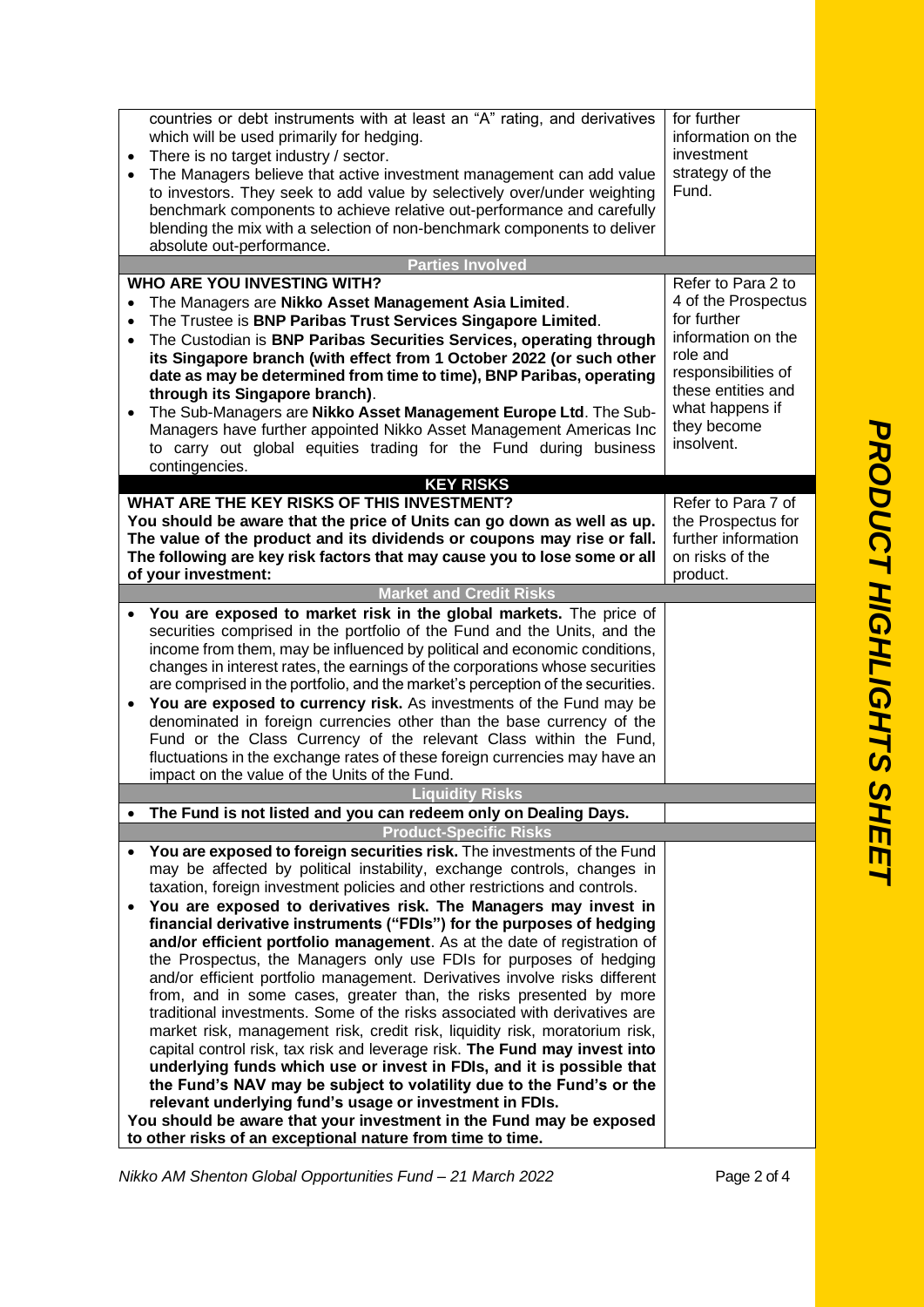|                                             | <b>FEES AND CHARGES</b>                                                                              |                                                                                                                                                             |                             |  |  |
|---------------------------------------------|------------------------------------------------------------------------------------------------------|-------------------------------------------------------------------------------------------------------------------------------------------------------------|-----------------------------|--|--|
| Refer to Para 13<br>Payable directly by you |                                                                                                      |                                                                                                                                                             |                             |  |  |
|                                             | You will need to pay the following fees and charges as a percentage of<br>your gross investment sum: | the Prospectus for<br>further information                                                                                                                   |                             |  |  |
|                                             | <b>Initial Sales Charge</b>                                                                          | Current: Up to 5.00%; Maximum: 5.00%                                                                                                                        |                             |  |  |
|                                             |                                                                                                      | For CPF subscriptions only                                                                                                                                  | on the fees and<br>charges. |  |  |
|                                             |                                                                                                      | Nil                                                                                                                                                         |                             |  |  |
|                                             | <b>Realisation Charge</b>                                                                            | Current: 0%; Maximum: 1%                                                                                                                                    |                             |  |  |
|                                             | <b>Exchange Fee</b>                                                                                  | Where the Initial Sales Charge paid for the                                                                                                                 |                             |  |  |
|                                             |                                                                                                      | Units being exchanged is less than the initial                                                                                                              |                             |  |  |
|                                             |                                                                                                      | sales charge payable for units being                                                                                                                        |                             |  |  |
|                                             |                                                                                                      | acquired, the difference will be charged.                                                                                                                   |                             |  |  |
|                                             |                                                                                                      | The approved distributors of the Managers may also charge additional fees                                                                                   |                             |  |  |
|                                             |                                                                                                      | not listed in the Prospectus. You should therefore check with the approved                                                                                  |                             |  |  |
|                                             | distributors before subscribing for Units.                                                           |                                                                                                                                                             |                             |  |  |
|                                             | Payable by the Fund from invested proceeds                                                           |                                                                                                                                                             |                             |  |  |
|                                             |                                                                                                      | The Fund will pay the following fees and charges to the Managers, Trustee                                                                                   |                             |  |  |
|                                             | and other parties:                                                                                   |                                                                                                                                                             |                             |  |  |
|                                             | <b>Annual Management Fee</b>                                                                         | Current: 1.25% p.a.; Maximum: 2% p.a.                                                                                                                       |                             |  |  |
|                                             | (a) Retained by Managers<br>(b) Paid by Managers to                                                  | (a) 40% to 100% of Annual Management<br>Fee                                                                                                                 |                             |  |  |
|                                             | financial adviser                                                                                    | (b) 0% to 60% <sup>4</sup> of Annual Management                                                                                                             |                             |  |  |
|                                             | (trailer fee)                                                                                        | Fee                                                                                                                                                         |                             |  |  |
|                                             | <b>Annual Trustee's Fee</b>                                                                          | Current: 0.10% p.a.; Maximum: 0.125%                                                                                                                        |                             |  |  |
|                                             |                                                                                                      | p.a. Always subject to minimum of                                                                                                                           |                             |  |  |
|                                             |                                                                                                      | SGD10,000 p.a.                                                                                                                                              |                             |  |  |
|                                             | <b>Other Substantial</b>                                                                             | As at 31 December 2020 (audited):                                                                                                                           |                             |  |  |
|                                             |                                                                                                      |                                                                                                                                                             |                             |  |  |
|                                             | <b>Fees/Charges</b>                                                                                  | <b>SGD Class</b>                                                                                                                                            |                             |  |  |
|                                             |                                                                                                      | Transaction cost: 0.18%                                                                                                                                     |                             |  |  |
|                                             |                                                                                                      | <b>VALUATIONS AND EXITING FROM THIS INVESTMENT</b>                                                                                                          |                             |  |  |
|                                             | <b>HOW OFTEN ARE VALUATIONS AVAILABLE?</b>                                                           |                                                                                                                                                             | Refer to Para 8.9,          |  |  |
|                                             |                                                                                                      | The issue price and realisation price of Units will be available on the Business                                                                            | 11 and 14 of the            |  |  |
|                                             |                                                                                                      | Day following each Dealing Day. You may check such prices on the Managers'                                                                                  | Prospectus for              |  |  |
|                                             | website (www.nikkoam.com.sg).                                                                        |                                                                                                                                                             | further information         |  |  |
|                                             |                                                                                                      | HOW CAN YOU EXIT FROM THIS INVESTMENT AND WHAT ARE THE                                                                                                      | on valuation and            |  |  |
|                                             | <b>RISKS AND COSTS IN DOING SO?</b>                                                                  |                                                                                                                                                             | exiting from the            |  |  |
|                                             |                                                                                                      |                                                                                                                                                             | product.                    |  |  |
|                                             | <b>Cancellation of Units</b>                                                                         |                                                                                                                                                             |                             |  |  |
|                                             |                                                                                                      | If applicable to you, you may cancel your subscription for Units by sending a<br>cancellation request to the Managers through the approved distributor from |                             |  |  |
|                                             |                                                                                                      | whom you purchased your Units within 7 calendar days from the date of your                                                                                  |                             |  |  |
|                                             |                                                                                                      | subscription or purchase of the Units. Any Initial Sales Charge paid will be                                                                                |                             |  |  |
|                                             |                                                                                                      | refunded to you. However, you will have to take the risk for any price changes                                                                              |                             |  |  |
|                                             |                                                                                                      | in the NAV of the Fund or the relevant Class since you purchased the Units.                                                                                 |                             |  |  |
|                                             | <b>Realisation of Units</b>                                                                          |                                                                                                                                                             |                             |  |  |
|                                             |                                                                                                      | You can exit the Fund by submitting a written realisation request to the                                                                                    |                             |  |  |
|                                             |                                                                                                      | Managers through the approved distributor from whom you purchased your                                                                                      |                             |  |  |
|                                             |                                                                                                      | Units. If you are an institutional investor who had purchased your Units directly                                                                           |                             |  |  |
|                                             |                                                                                                      | from the Managers, you may submit your realisation request to the Managers.                                                                                 |                             |  |  |
|                                             |                                                                                                      | If your realisation request is received and accepted by 5 p.m. Singapore time                                                                               |                             |  |  |
|                                             |                                                                                                      | on a Dealing Day, your Units will be realised at the realisation price for that                                                                             |                             |  |  |
|                                             |                                                                                                      | Dealing Day. If your realisation request is received and accepted after 5 p.m.                                                                              |                             |  |  |
|                                             | Dealing Day.                                                                                         | Singapore time, your Units will be realised at the realisation price for the next                                                                           |                             |  |  |

<sup>4</sup> Your financial adviser is required to disclose to you the amount of trailer fee it receives from the Managers.

*Nikko AM Shenton Global Opportunities Fund – 21 March 2022* Page 3 of 4